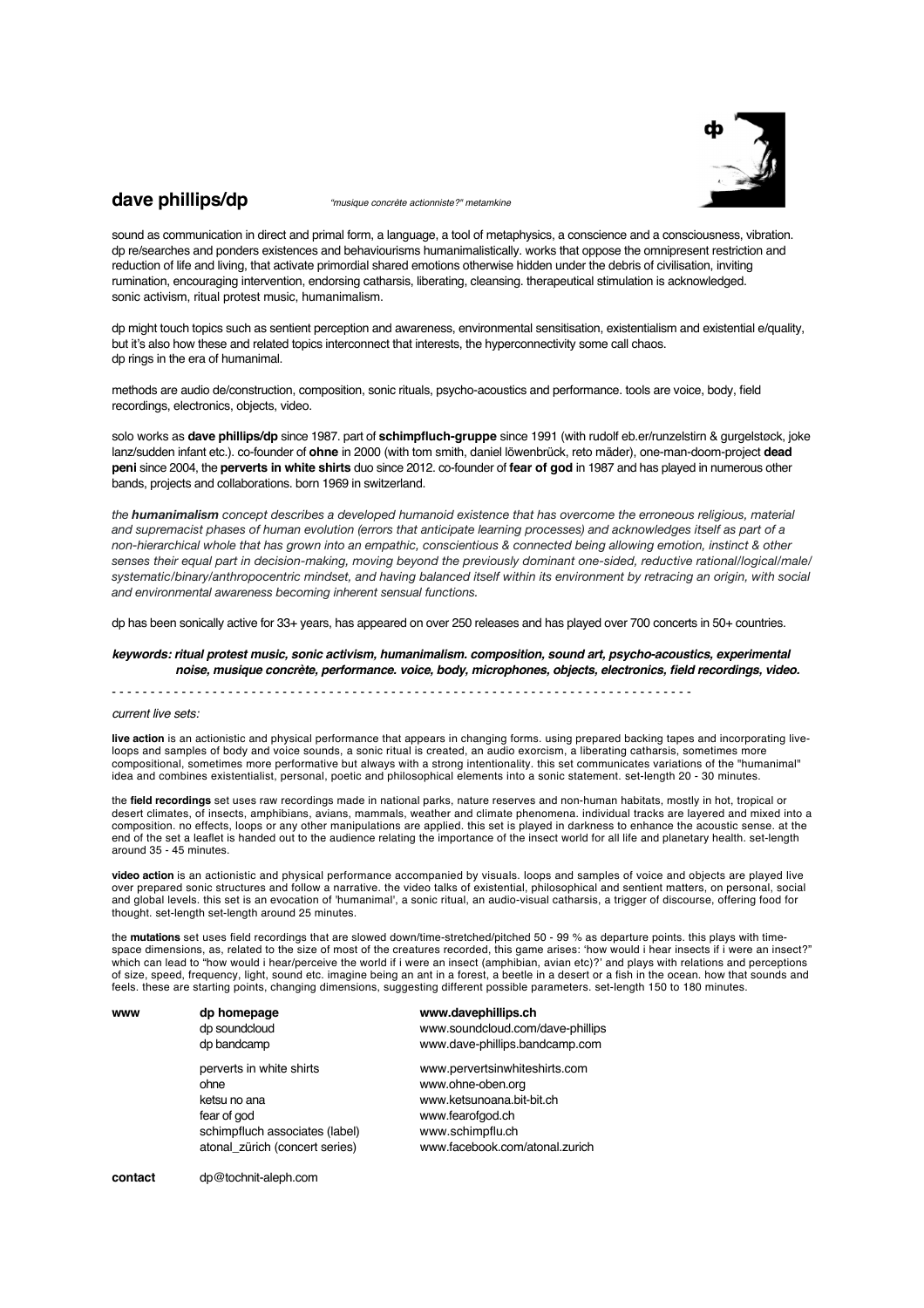## **t i m e l i n e** *( s e l e c t e d e v e n t s )*

| 1969        | born in zug, switzerland, from a british father and a french mother                                                                                                                                                                                                                                                                                                          |  |  |  |
|-------------|------------------------------------------------------------------------------------------------------------------------------------------------------------------------------------------------------------------------------------------------------------------------------------------------------------------------------------------------------------------------------|--|--|--|
| since 1984  | first musical activities: with reto kühne as <b>messiah</b> , autodidactics in sound                                                                                                                                                                                                                                                                                         |  |  |  |
| 1986 - 1988 | founding member of fear of god (with reto kühne, erich keller, osi oswald), hardcore-('grindcore')-quartett                                                                                                                                                                                                                                                                  |  |  |  |
| since 1986  | organisation of hundreds of concerts/events, at first mainly hardcore/metal acts (a.o. first swiss appearances of napalm<br>death, extreme noise terror, carcass, godflesh etc.), then more experimental music                                                                                                                                                               |  |  |  |
| since 1987  | solo-works as dave phillips/dp                                                                                                                                                                                                                                                                                                                                               |  |  |  |
| 1988 - 1994 | work for recrec distribution in zürich. tower of beef/d&s/doug&chuck, with stephen thomas;<br>studio-works, dance/ballet- & film-music, noise-rock, collages, plunderphonics                                                                                                                                                                                                 |  |  |  |
| 1990 - 1994 | participant of 'psychic rally' radioshow on lora (alternatives lokalradio) zürich with rudolf eb.er & joke lanz                                                                                                                                                                                                                                                              |  |  |  |
| 1991 - 1993 | pk with reto kühne (fear of god) & roger drein, conceptual & ritual music, improvisations & field recordings, various<br>studio-works, no releases                                                                                                                                                                                                                           |  |  |  |
| since 1991  | member of schimpfluch-gruppe, a collective dealing with psychophysical tests & trainings, with rudolf eb.er<br>(runzelstirn & gurgelstock), joke lanz (sudden infant), marc zeier (g*park), various releases, performances & tours                                                                                                                                           |  |  |  |
| 1990 - 1996 | participant in joke lanz's <b>sudden infant</b> , some performances and releases                                                                                                                                                                                                                                                                                             |  |  |  |
| 1994        | field recordings in thailand                                                                                                                                                                                                                                                                                                                                                 |  |  |  |
| 1995 - 1996 | shitfun, live-project with joke lanz and mario löffel, electronic rhythms, feedbackmanipulations, noisescapes, 2 gigs                                                                                                                                                                                                                                                        |  |  |  |
| since 1995  | turntablism as eva d.                                                                                                                                                                                                                                                                                                                                                        |  |  |  |
| 1996        | tours in england and taiwan with rudolf eb.er as schimpfluch-gruppe                                                                                                                                                                                                                                                                                                          |  |  |  |
| 1997        | japan tour with rudolf eb.er as schimpfluch-gruppe                                                                                                                                                                                                                                                                                                                           |  |  |  |
| 1997        | serious and life-changing back-injury, with subsequent long illness                                                                                                                                                                                                                                                                                                          |  |  |  |
| 1999 - 2002 | 'zeitgenossen', monthly radio-show for new music with reto mäder (rm74) on radio kanal k/aarau                                                                                                                                                                                                                                                                               |  |  |  |
| 2000 - 2008 | founder of ohne with tom smith (ex-to live & shave in l.a., ex-pussy galore, ex-boat of etc.), daniel löwenbrück (tochnit<br>aleph label, raionbashi) & reto mäder (rm74, hinterzimmer)                                                                                                                                                                                      |  |  |  |
| 2001        | first live-appearances since back-injury. field recordings in thailand.<br>auszeichnung des aargauer kuratoriums "beitrag zum künstlerischen schaffen"                                                                                                                                                                                                                       |  |  |  |
| 2002        | tour through europe, especially eastern countries, with ohne.                                                                                                                                                                                                                                                                                                                |  |  |  |
| 2003        | dp in the us (august) and uk (autumn). reformation of fear of god.<br>participation at "ema – electronic music archive", curated by norbert möslang for kunsthalle st.gallen                                                                                                                                                                                                 |  |  |  |
| 2004        | field recordings in thailand, dp euro tour in the fall, ohne at , avanto art' in helsinki.<br>new project 'dead peni', a doom/metal/sludge one-man-band                                                                                                                                                                                                                      |  |  |  |
| 2005        | dp us tour, dead peni mini-tour, tour-soundengineer for monno (berlin), swiss tour and duo 'ac/dp' with antoine chessex.<br>co-curator luff (lausanne underground film festival)'s 'nuits bruit des corps'. first & only performance of 'hole/holy' at luff.<br>participation in 'camp victory', noise-opera by gilles aubry & stephane montavon, 3 performances in lausanne |  |  |  |
| 2006        | dead peni tour with 'allee der kosmonauten' (berlin). schimpfluch-gruppe (eb.er, lanz, phillps, löwenbrück) in london. dp<br>tour of japan & south korea. 6 months grant in form of use of a recording studio in zürich from the city of zürich culture<br>departement. appearance at avmotional festival in bucharest. collaborative works with randy yau, antoine chessex  |  |  |  |
| 2007        | schimpfluch /dp & r&g tour of australia & new zealand. dp at festivals in valencia (observatori), sczcecin (musica genera)<br>and athens (biennale). collaborative works with francisco meirino (phroq). field recordings in vietnam                                                                                                                                         |  |  |  |
| 2008        | collaborative studio & live works with marc zeier/g*park & live at colour out of space festival (brighton).<br>new band-project 'ketsu no ana' with dp on bass & vocals                                                                                                                                                                                                      |  |  |  |
| 2009        | tour with g*park in northern germany; dp tour of holland; dp tour of russia; dp tour of italy; ketsu no ana live dates in<br>switzerland. festival'noise & fury' in moscow                                                                                                                                                                                                   |  |  |  |
| 2010        | field recordings in indonesia. dp USA tour, dp & francisco meirino tour of spain, dp tour of israel,<br>music for flim "la chienne" by klaudia reynicke. festivals: bad bonn, bera & chicago                                                                                                                                                                                 |  |  |  |
| 2011        | dp lives & works in tel aviv for 2 months. 40 concerts/60 days dp tour of latin america. field recordings in ecuador.<br>festivals in napoli, torun, bern & lausanne. perverts in white shirts is born.                                                                                                                                                                      |  |  |  |
| 2012        | festivals in barcelona, bergen, tokyo. dp tour of japan.<br>'extreme rituals: a schimpfluch carnival' festival in bristol, dedicated to the legacy of schimpfluch                                                                                                                                                                                                            |  |  |  |
| 2013        | festival in rome for the 100th anniversary of luigi russolo's "art of noises". dp tour of france.<br>the "atonal" concert series is started, hosting new music in zürich.<br>the schimpfluch associates label is founded together with rudolf eb.er.                                                                                                                         |  |  |  |
| 2014        | dp tour of china & taiwan, dp tour of the UK & festival in birmingham.                                                                                                                                                                                                                                                                                                       |  |  |  |
| 2015        | dp tour with anemone tube in germany and holland. festivals in kaliningrad, fribourg, zürich & avellino.<br>ritual protest music' europe tour with mei zhiyong, field recordings and concerts in south africa.                                                                                                                                                               |  |  |  |
| 2016        | USA tour as/with schimpfluch-gruppe (joke lanz, rudolf eb.er). festivals in zürich, berlin, new york city, poitiers. dp russia<br>tour & duo with alexei borisov, dp france mini-tour. KREV 25th anniversary participation at cabaret voltaire zürich. "jazz à<br>poitiers" resideny & duo tour with thomas tilly in france/belgium. a new no-name label is founded.         |  |  |  |
| 2017        | dp balkan tour (bosnia & herzegovina, kosovo, macedonia, bulgaria, serbia, hungary, croatia, slovenia). dp poland tour.<br>dp ukraine tour, festivals in trbovlje, grosswoltersdorf, wolimierz, geneva, bremen, kyiv, london, first perverts in white<br>shirts live event.                                                                                                  |  |  |  |
| 2018        | festivals in zürich, bad bonn, london, moscow and zürich again. dp tour of russia.                                                                                                                                                                                                                                                                                           |  |  |  |

2019 dp tours **spain** & **israel**. IOIC tour **south america**. **schimpfluch** AA tour. festivals moravany nv, jrslm, augsburg, strasburg